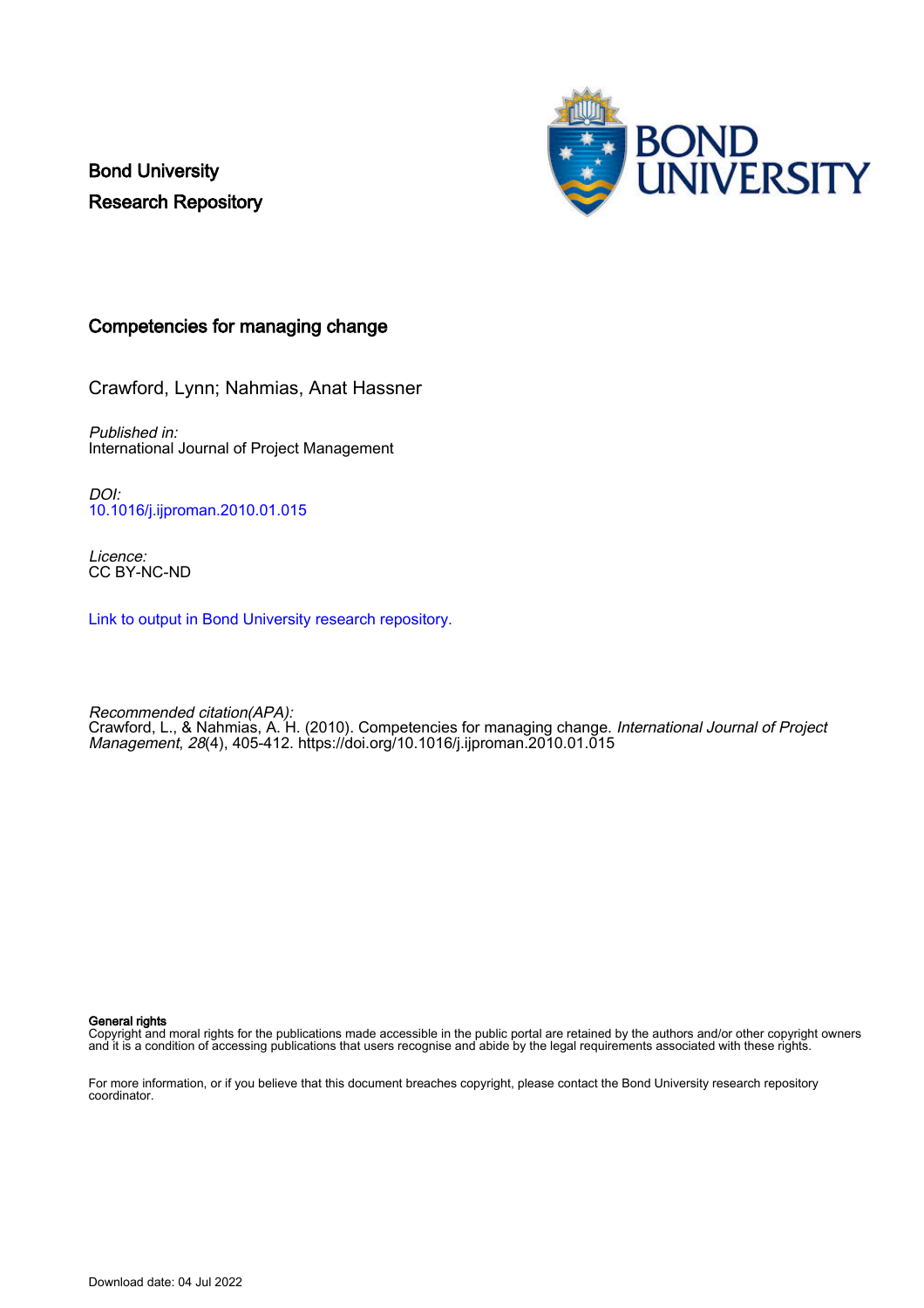# **Bond University [ePublications@bond](http://epublications.bond.edu.au?utm_source=epublications.bond.edu.au%2Fsustainable_development%2F57&utm_medium=PDF&utm_campaign=PDFCoverPages)**

[Mirvac School of Sustainable Development](http://epublications.bond.edu.au/sustainable_development?utm_source=epublications.bond.edu.au%2Fsustainable_development%2F57&utm_medium=PDF&utm_campaign=PDFCoverPages)

[Institute of Sustainable Development and](http://epublications.bond.edu.au/sustainabledev?utm_source=epublications.bond.edu.au%2Fsustainable_development%2F57&utm_medium=PDF&utm_campaign=PDFCoverPages) [Architecture](http://epublications.bond.edu.au/sustainabledev?utm_source=epublications.bond.edu.au%2Fsustainable_development%2F57&utm_medium=PDF&utm_campaign=PDFCoverPages)

1-1-2010

# Competencies for managing change

Lynn Crawford *Bond University*, Lynn\_Crawford@bond.edu.au

Anat Hassner Nahmias *Human Capital Practice, Presence of IT, Sydney*

Follow this and additional works at: [http://epublications.bond.edu.au/sustainable\\_development](http://epublications.bond.edu.au/sustainable_development?utm_source=epublications.bond.edu.au%2Fsustainable_development%2F57&utm_medium=PDF&utm_campaign=PDFCoverPages) Part of the [Business Administration, Management, and Operations Commons](http://network.bepress.com/hgg/discipline/623?utm_source=epublications.bond.edu.au%2Fsustainable_development%2F57&utm_medium=PDF&utm_campaign=PDFCoverPages)

Recommended Citation

Lynn Crawford and Anat Hassner Nahmias. (2010) "Competencies for managing change" *International journal of project management,* 28 (4), 405-412.

http://epublications.bond.edu.au/sustainable\_development/57

This Journal Article is brought to you by the Institute of Sustainable Development and Architecture at [ePublications@bond](http://epublications.bond.edu.au). It has been accepted for inclusion in Mirvac School of Sustainable Development by an authorized administrator of ePublications@bond. For more information, please contact [Bond University's Repository Coordinator](mailto:acass@bond.edu.au).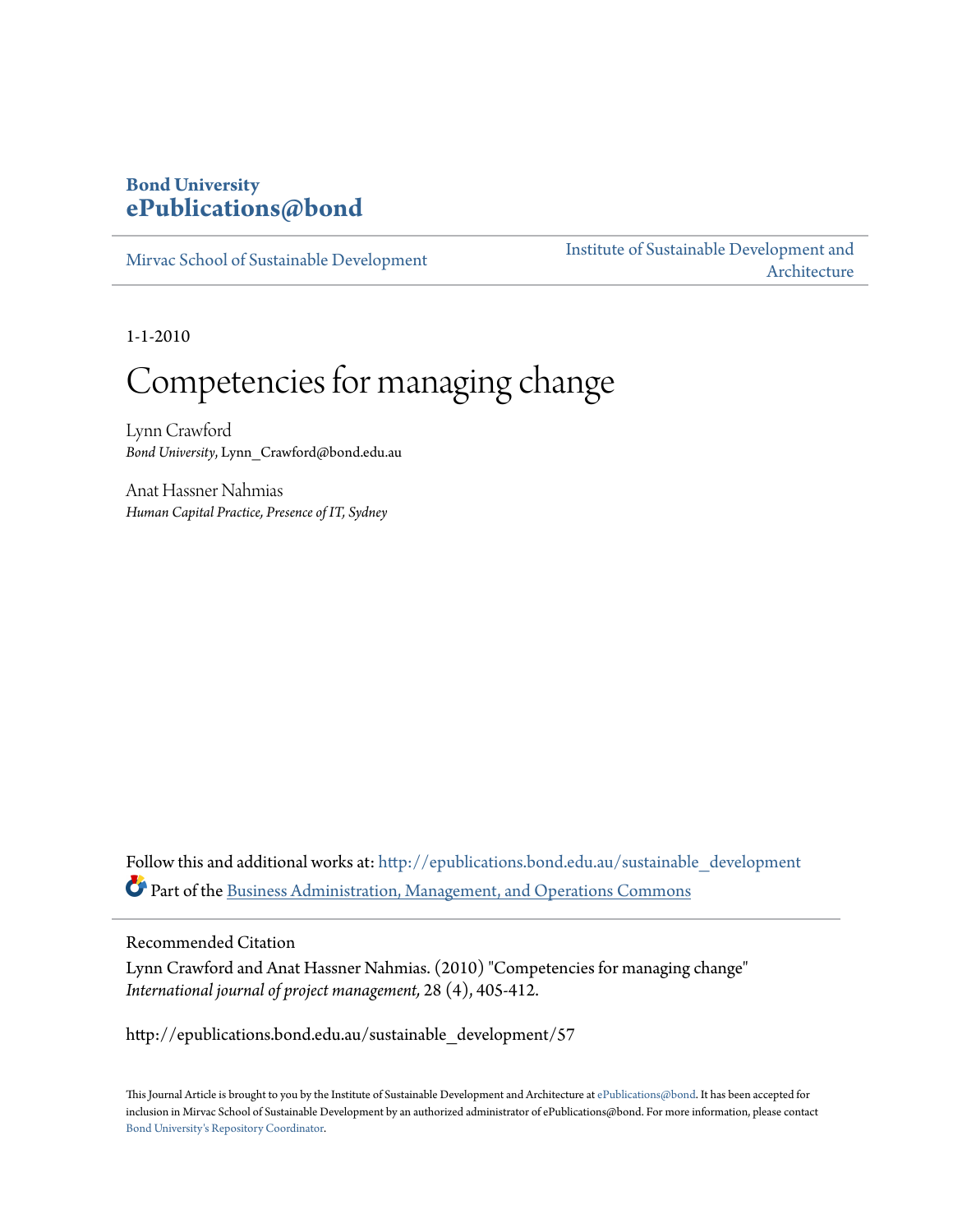#### **Competencies for Managing Change**

**Professor Lynn Crawford**

Univ Lille Nord de France, F-59000 Lille, France; LSMRC Mirvac School of Sustainable Development, Bond University, Australia Visiting Professor, Cranfield University, UK Director, Human Systems International Limited

and

**Dr Anat Hassner Nahmias**  Change Management Leader, Human Capital Practice, Presence of IT

#### **Abstract**

Organisational changes are now recognised as a specific project type that can benefit from the application of project management skills, tools and techniques. Associated with this trend is evidence of a degree of rivalry in the marketplace between Project Managers and Change Managers concerning who should be managing business change. And these are not the only contenders. Corporate executives and senior managers, although they may engage the assistance of both Project Managers and Change Managers, generally see themselves as taking the leading roles in managing major organisational changes and transformations. As such endeavours are most likely to take the form of programs, comprising multiple projects across the organisation, Program Managers are seen by some as being most likely to be responsible for managing organisational change initiatives. This paper reports on research undertaken to explore the differences in approach and practice of Project, Program and Change Managers as a basis for determining the competencies required to effectively manage change initiatives.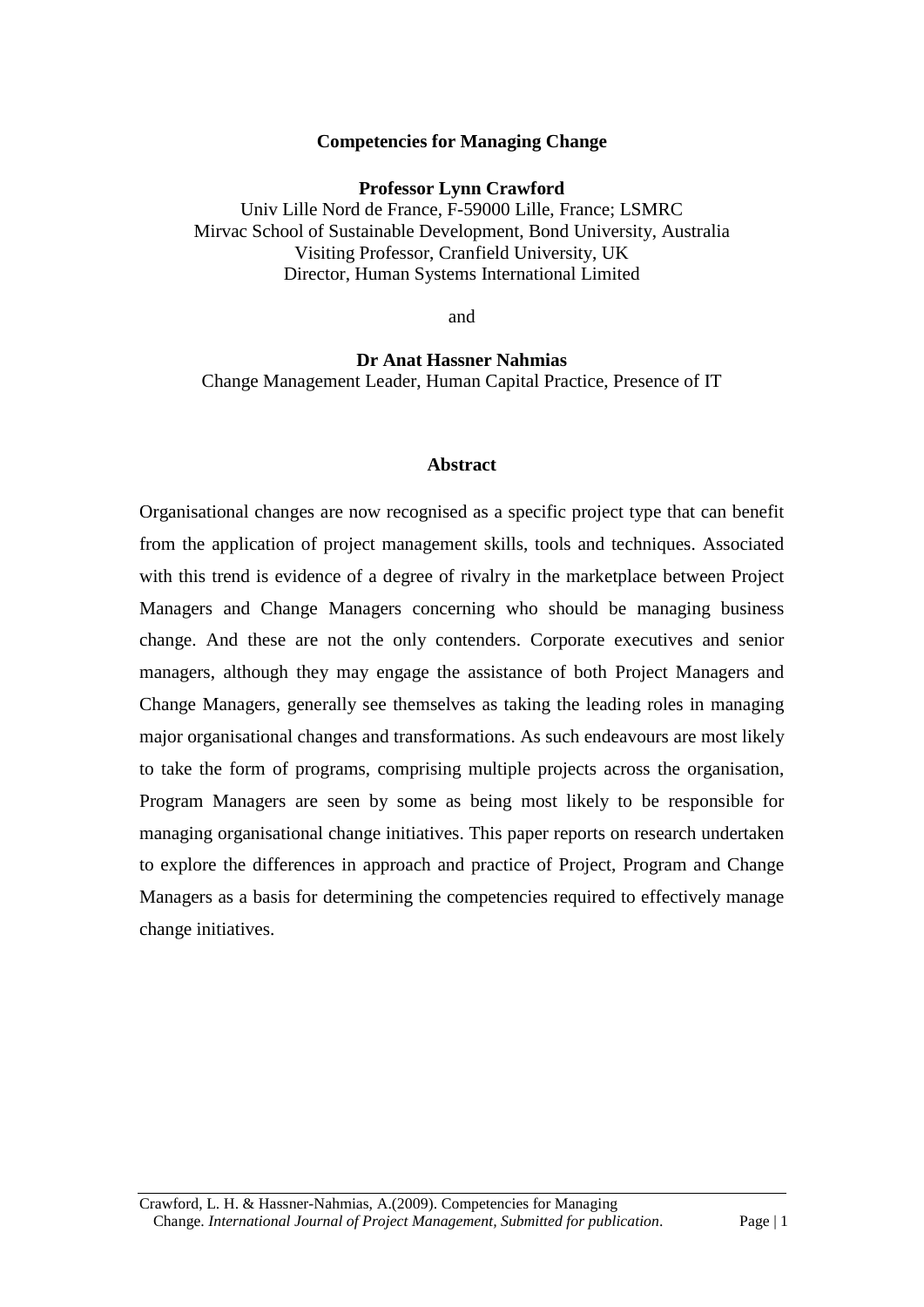#### **Competencies for Managing Change**

### **Introduction**

In the project management field, organisational changes have become recognised as a distinct type of project or program (Partington, 1996) that has generated a growing research interest (Levene and Braganza, 1996; Crawford et al. 2003; Pellegrinelli, 1997; Leybourne, 2006; Bresnen, 2006; Lehtonen and Martinsuo, 2008; Nieminen and Lehtonen, 2008). In the field of change management, organisational change initiatives are often described as projects or programs and reference is made to use of project management skills, tools and techniques (Dover, 2003; Leybourne, 2006; Biedenbach and Söderholm, 2008; Oswick and Robertson, 2009).

In the marketplace, there is evidence of a degree of rivalry between Project Managers and Change Managers concerning who should be managing business change. And these are not the only contenders. Corporate executives and senior managers, are generally the change owners, and although they may engage the assistance of both Project Managers and Change Managers, generally see themselves as taking the leading roles in major organisational changes and transformations. As such endeavours are most likely to take the form of programs, comprising multiple projects across the organisation, Program Managers are seen by some as being most likely to be responsible for managing organisational change initiatives (Pellegrinelli et al. 2007).

There is a popular view in the project management community that Project Managers are managers of change or change agents (Turner et al., 1996), but others (Partington et al. 2005) consider that projects or programs that require significant amounts of behavioural and organisational change, particularly those that might be characterised as involving  $2^{nd}$  order change (Levy & Merry, 1986; Gareis, 2009) demand high levels of interpersonal skill, astuteness and sensitivity and a fundamentally different approach to the candid, direct, and rational style valued in competent project managers. They also suggest that Project Managers, or Project Managers promoted to Program Manager roles are not always suited to the demands of organisational change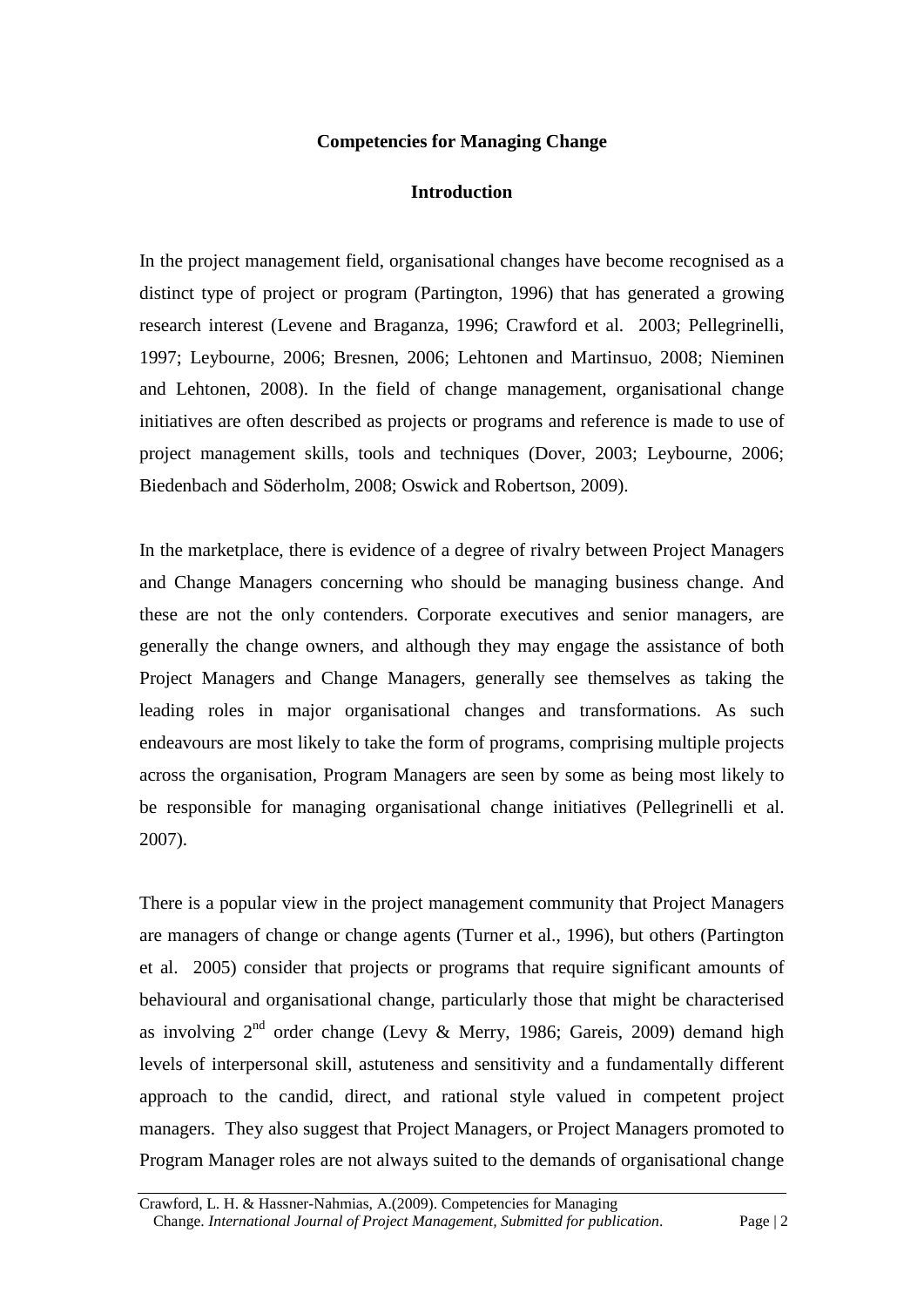projects. They need to learn skills and capabilities beyond those required to manage a typical project in order to drive change.

In practice the role of the Change Manager has emerged from a different disciplinary background to that of Project Managers. Project management can be seen as having its origins in engineering with a focus on planning and control while organisational change as a discipline has grown from the Organisational Development field (Vaill, 1989) and places significant emphasis on the behavioral aspects of managing change. This leads to the recognition that there are two distinct bodies of knowledge underpinning the practices of the Project Manager and the Change Manager. The project management body of knowledge is well defined in standards and guides produced by the project management professional associations. The field of organisational change and development is less well served in terms of professional and representative bodies (Hughes, 2007, p. 47) and practice standards but arguably much richer in terms of theoretical foundations. Consideration of both fields suggests that Change Managers coming from organisational development backgrounds may lack the technical and administrative discipline of project management, while Project Management qualifications offered by the professional associations and even the majority of academic institutions do not require Project Managers to demonstrate practice or underpinning knowledge in organisational development or behavioural aspects of change (Pellegrinelli, 2002). There is certainly evidence that poor management of human factors is associated with failure of organizational change projects (Buchanan and Boddy, 1992; Todnem, 2005; Luo et al. 2006; Maguire and Redman, 2007).

The role and professional background of the person best suited to manage change is a topic of often-impassioned debate in the literature and in practice. There are many who believe that this role should be performed by the Project or Program Manager (Obeng, 1994; Turner et al., 1996; Pellegrinelli, 1997; Kliem et al., 1997). Other authors believe that the person managing change should come from a background which is less technical or project-based and more focused on behavioral science such as human resources, organizational development, and/or psychology (Kanter et al., 1992; Connor and Lake, 1994; French and Bell, 1999; Cummings and Worley, 2001;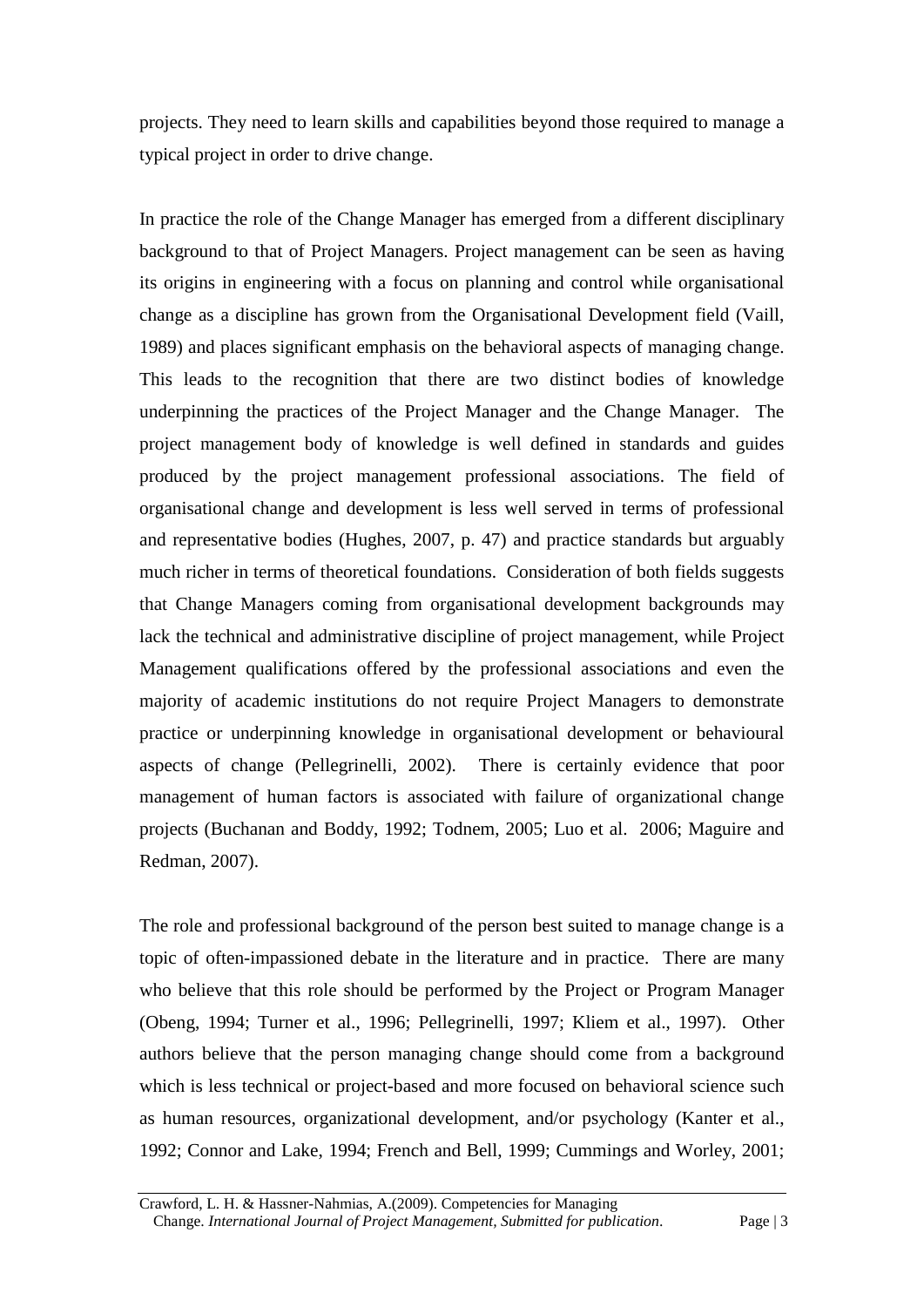Caluwé and Vermaak, 2003). The OGC's Managing Successful Programmes (Office of Government Commerce (OGC), 2007) envisages that roles of both Programme Manager and Business Change Manager will be involved in the management of change initiatives.

As mentioned earlier, Project and Program Managers' roles are well-established in literature, in practice, in academia and by professional bodies such as the Project Management Institute (PMI) and the International Project Management Association (IPMA). Change Management roles are not as clearly articulated. Job sites such as "My Career," "Monster," and "Seek" provide evidence of consistent demand for Change Managers, but role definition and support is considerably less well developed than it is in the project management field. Although a Change Management Institute (CMI), with global aspirations, was formed in Sydney in 2005 to meet "the professional development needs of Change Managers through the provision of networking, education and accreditation" (Change Management Institute, 2009), professional bodies for change management are not as well established as they are for project management and there is very little literature support for specific change management roles. The change management literature focuses more on theories and processes of change than on the definition of roles of those involved in its implementation. Many actors, at different levels of the corporate hierarchy, are seen as involved in effecting organisational change. Reference is made to change leaders, change agents, change managers, change drivers, interim managers (Smid et al. 2006), organisational development consultants (French and Bell, 1999; Caluwé and Vermaak, 2003), as well as an "external consultant or internal project leader" (Jarrett, 2004, p.246; Jarrett, 2004). Although the use of projects to implement change (Biedenbach and Söderholm, 2008) and the need for project management skills (Nikolaou et al. 2007) are mentioned, the change management literature does not specifically identify a need for Project or Program Managers.

This paper reports on research that aims to contribute to the emerging and very practical debate about choice of managers of change projects by examining the competencies required to manage change.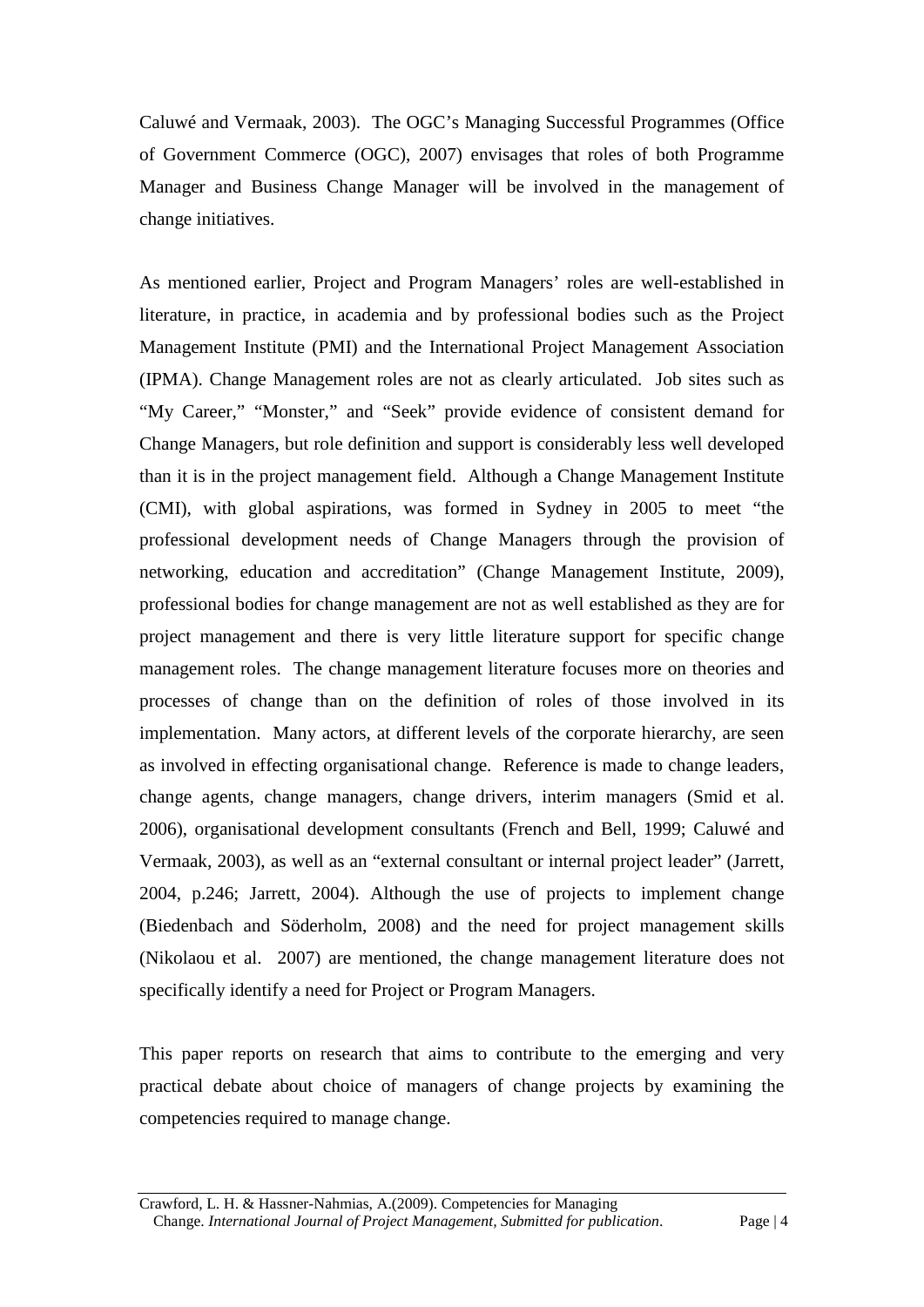#### **Methodology**

There are two parts to this research study. First, the project and change management literatures have been reviewed to provide a comparative analysis of the competencies expected of Project, Program and Change Managers. Such a comparison provides a useful basis for determining whether Project and Program Managers can be expected to have the necessary competencies for management of organizational change. Having examined the literature, a similar comparison is conducted of practice across three case studies of organizational change projects. The case studies were carefully selected to provide practical insights into the relative roles and contributions of both Project / Program Managers and Change Managers in the implementation of organizational change. Taking a performance based view of competence (Heywood et al., 1992; Crawford, 2005) the activities undertaken by Project / Program Managers on the case study projects are compared with those of the Change Managers.

#### **Comparative competencies from the literature**

Crawford (2002) identified aspects of project manager competency by comparing the findings of a number of research based studies. Aspects of competency were grouped and then ranked according to the number of times they were mentioned across eight studies. Those aspects receiving the least number of mentions were progressively grouped with the most directly related aspect receiving a higher number of mentions, and the aspects re-ranked. This procedure was conducted iteratively, resulting in the emergence of twenty four competency aspects encompassing knowledge, skills and personal attributes identified as important to effective project management performance.

Results from Crawfords' (2002) study were updated and enhanced by inclusion of data from five additional studies and five standards including the ICB (International Project Management Association, 2006), APMBoK (APM, 2006), PMBOK ® Guide (PMI, 2004), GAPPS standards (GAPPS, 2007) and OGC Successful Delivery Skills Framework (Office of Government Commerce (OGC), 2004).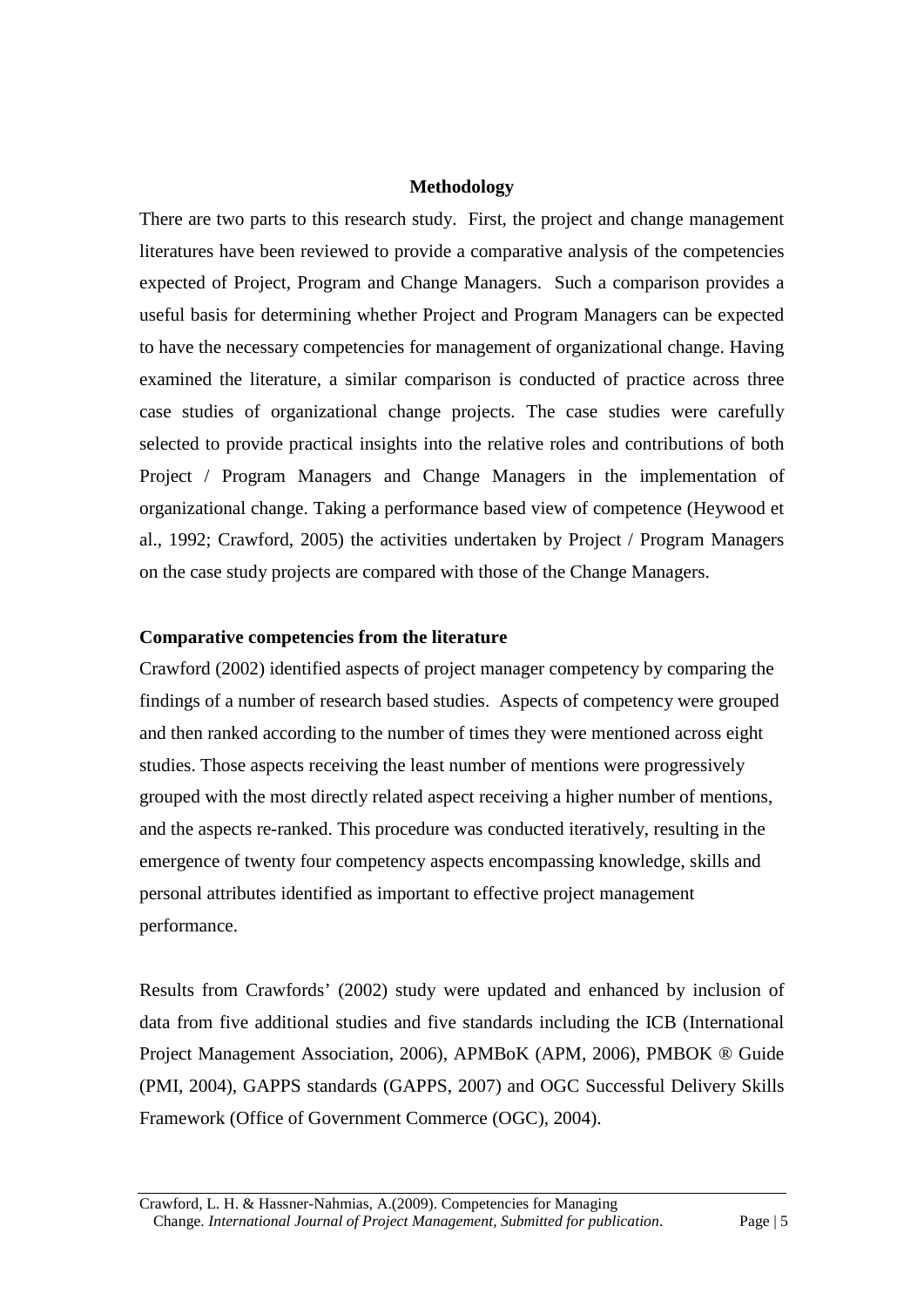The same analytical process was then applied to derive comparable sets of competencies for Program Managers and Change Managers. Results of the analysis are shown in Table 1.

### **Case Studies**

Three case studies of organizational change projects were studied in three different organizations. Both organizations and change projects were carefully chosen to provide as much control as possible over variation. The three organizations were of similar size but in three different industry sectors:

- 1. A large telecommunications company with 9,000 employees
- 2. A financial institution with 12,000 employees (before a merger, under which grew it to 30,000)
- 3. A public university with 10,000 employees

To have as much control as possible over the type of change project, its influence and its measurability, the change projects were also chosen based on a set of criteria:

- **Type of change**: All change projects are an implementation of an organizationwide IT system. These are the most common changes found in organizations today. All change projects may be considered  $1<sup>st</sup>$  order changes as the overall identities of the parent organizations were not changed.
- **Number of influenced staff**: Each organizational change has been implemented for a minimum of 1,000 people and a maximum of 3,000 people within the organization.
- **Project expenditure:** cost for implementing each of these major technological implementations ranges from \$5 million up to \$20 million.

For all projects, the change had already taken place, the project or program had been completed, and the results of the change had been measured or could be estimated when the study was conducted. The change initiates were chosen on the basis that there was successful implementation as perceived by the sponsor. A critical factor in choice was that one was managed by a Change Manager, one by a Project Manager,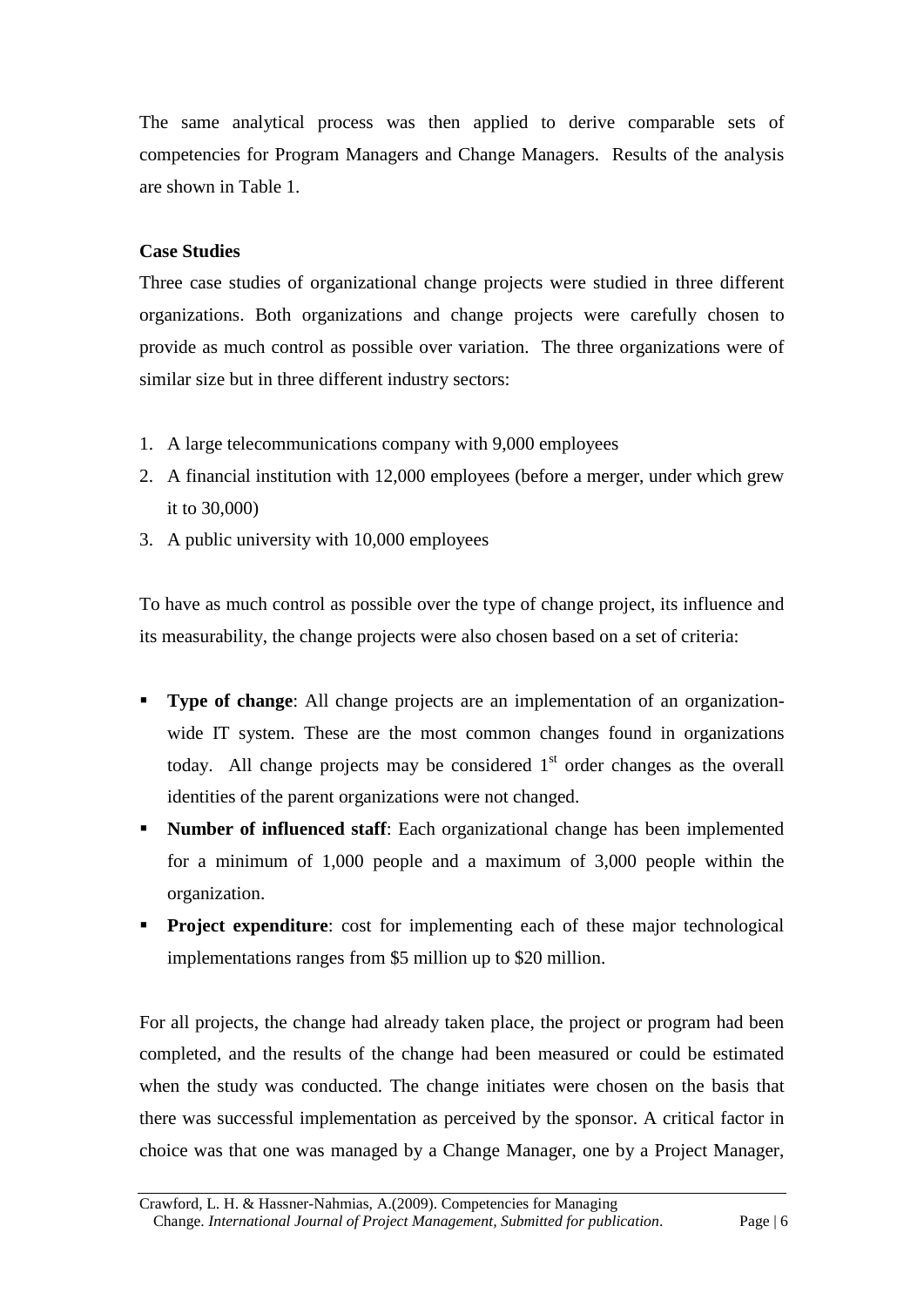and another by both a Change Manager and a Project Manager. For each project, semi-structured interviews were conducted with the leader/s of the change project, whether that was the Project Manager, the Change Manager, or both; the sponsor of the change initiative; three employees influenced by the organizational change; and a project team member (see Figure 1).

In practice, it was not possible to differentiate roles of Project and Program Manager as in these case studies the terms project and program were used interchangeably throughout the interviews. The term project was most commonly used. This is indicative of the pervasiveness of the term project, the less mature recognition and understanding of program and the questionable perception of program management roles as a progression from Project Manager in career terms as identified by Pellegrinelli et al.(2007).



**Figure 1: Participant structure**

The key contact in each organisation was the project sponsor, who identified and invited participants. Interviewees were told that the research study would investigate both the Project / Program Manager and the Change Managers roles. Semi-structured interviews were conducted, transcribed and then analyzed using grounded theory techniques (Strauss, 1998) with the aid of NVivo qualitative data analysis software.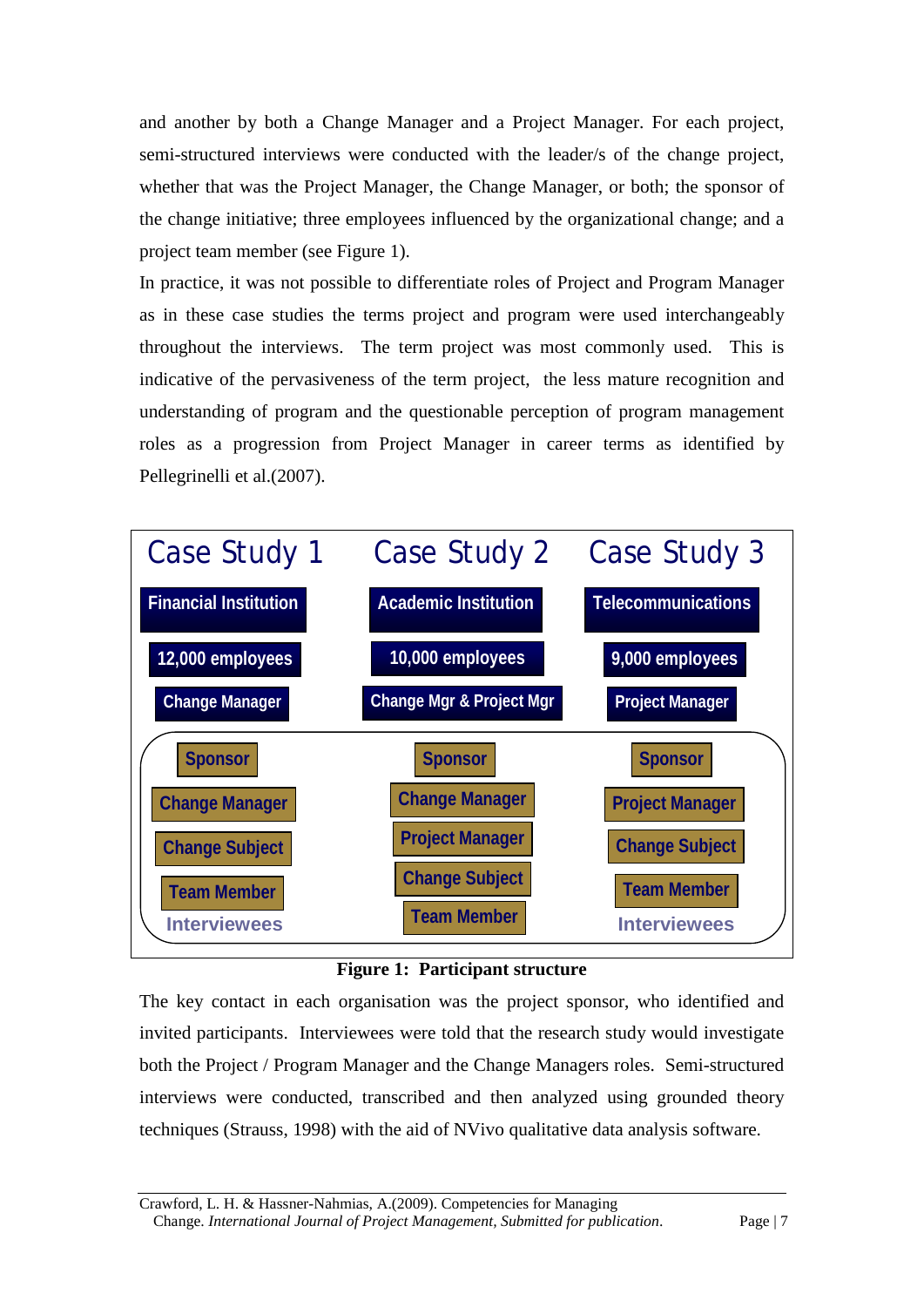## **Discussion**

From the literature, competencies expected of Project, Program and Change Managers were found to have similarities, although there were some differences as identified in Table 1.

|  |                                     |  |  | Table 1: Literature based project, program and change management |
|--|-------------------------------------|--|--|------------------------------------------------------------------|
|  | competencies across the three roles |  |  |                                                                  |

| <b>Project Manager</b>                                          | Program Manager                                                                             | <b>Change Manager</b>                |  |  |  |
|-----------------------------------------------------------------|---------------------------------------------------------------------------------------------|--------------------------------------|--|--|--|
|                                                                 | <b>Similar Competencies</b>                                                                 |                                      |  |  |  |
| Leadership                                                      | Leadership                                                                                  | Leadership                           |  |  |  |
| Team development / Team<br>selection                            | Team development / Resource<br>development                                                  | Team development                     |  |  |  |
| Stakeholder management                                          | Stakeholder management                                                                      | Stakeholder management               |  |  |  |
| Communication                                                   | Communication                                                                               | Communication                        |  |  |  |
|                                                                 | <b>Cultural consideration</b>                                                               | Cross cultural skills                |  |  |  |
| Decision-making<br>problem-<br>and<br>solving                   |                                                                                             | Decision-making and problem-solving  |  |  |  |
| Planning: cost, time, risk, quality,<br>scope                   | Planning                                                                                    | Planning / Project management skills |  |  |  |
| Governance                                                      | Governance management                                                                       |                                      |  |  |  |
| Contract management                                             | Commercial                                                                                  |                                      |  |  |  |
| Monitoring and controlling: cost,<br>time, risk, quality, scope | Risk and issues management,<br>scope management, progress<br>monitoring, quality management |                                      |  |  |  |
| Different competencies                                          |                                                                                             |                                      |  |  |  |
| Organisation structure                                          | Project<br>management<br>office<br>consideration                                            | Analysis and assessment              |  |  |  |
| Project definition                                              | Benefits management                                                                         | Creativity and challenge             |  |  |  |
| Administration, project<br>reporting<br>and documentation       |                                                                                             | Initiative and self management       |  |  |  |
| Transition management                                           |                                                                                             | Coaching skills                      |  |  |  |
| Change control                                                  |                                                                                             | <b>Facilitation skills</b>           |  |  |  |
| Closing                                                         |                                                                                             | <b>Presentation skills</b>           |  |  |  |
|                                                                 |                                                                                             | Process design                       |  |  |  |
|                                                                 |                                                                                             | Learning and development             |  |  |  |
|                                                                 |                                                                                             | Action orientation                   |  |  |  |
|                                                                 |                                                                                             | Strategic thinking                   |  |  |  |
|                                                                 |                                                                                             | Influencing skills                   |  |  |  |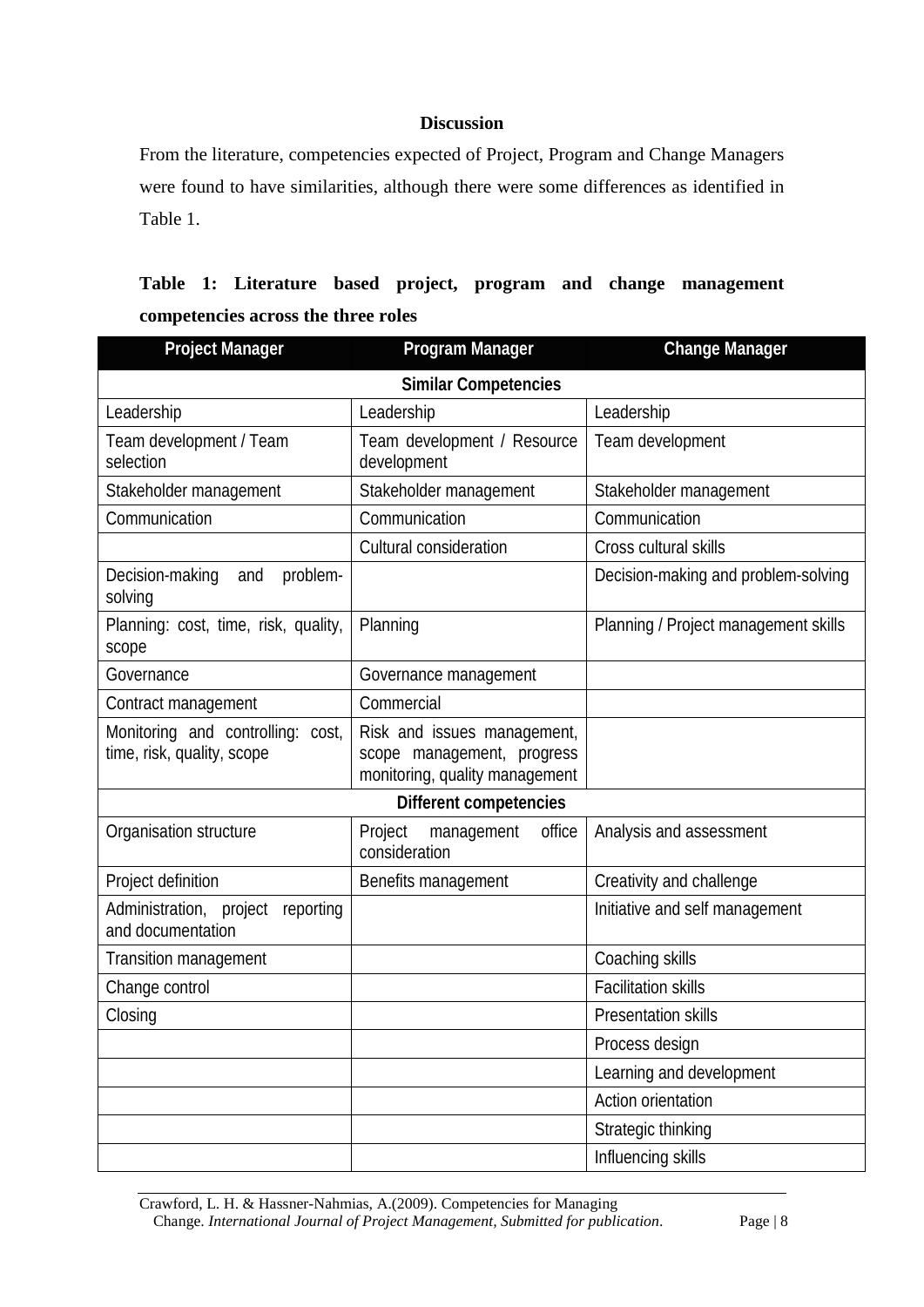In the case studies, however, greater differences were found between what Project / Program Managers and Change Managers actually do. The focus here is on change related activities (See Table 2). As noted above, it was not possible in the case studies to differentiate between Project and Program Managers as the interviewees used the terms interchangeably.

| Change <b>Managers</b> in the case studies   |                                                |  |  |  |  |
|----------------------------------------------|------------------------------------------------|--|--|--|--|
| <b>Project / Program Managers</b>            | <b>Change Managers</b>                         |  |  |  |  |
| Similar change related activities            |                                                |  |  |  |  |
| Communicating—organizes presentations,       | Communicating with stakeholders and            |  |  |  |  |
| represents the project at team meetings and  | managing their expectations                    |  |  |  |  |
| reports to sponsors                          |                                                |  |  |  |  |
| Stakeholder management and management of     | Stakeholder management                         |  |  |  |  |
| teams with interface to the project          |                                                |  |  |  |  |
| Planning                                     | Change management planning                     |  |  |  |  |
| Different activities                         |                                                |  |  |  |  |
| Managing resources, people, budget schedule, | Changing<br>organizational<br>behaviors<br>and |  |  |  |  |
| risk                                         | culture to achieve the goals                   |  |  |  |  |
| Team development                             | Preparation of users                           |  |  |  |  |
| System assessment                            | Organizational structure                       |  |  |  |  |
| Project definition                           | Political diffusion                            |  |  |  |  |

**Table .2: Similar and different activities undertaken by Project / Program and Change Managers in the case studies** 

The review of the literature suggested a greater similarity between expected competencies of Project / Program Managers and Change Managers than was evidenced by the activities they carried out in practice. As indicated in Table 2, Project Managers focus on core Project Management activities and conduct few

Preparation of work environment Involvement in process analysis work

Project closing from project to operational Training and education to affected staff

Issues resolution **Impact analysis** 

Vendor management Selling the change

Strategic decisions Champion schemes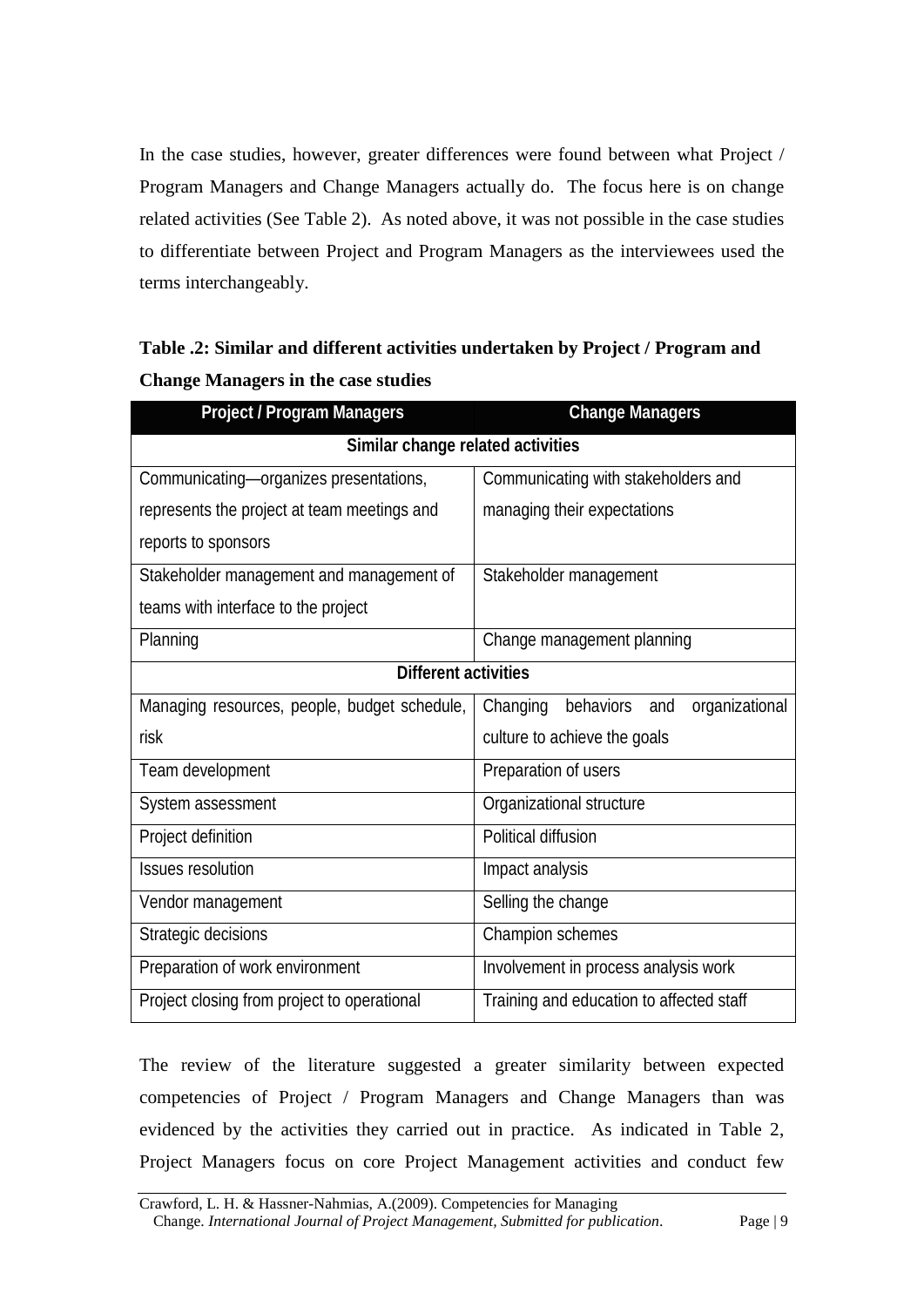directly change management related activities. Similarities are in communication, stakeholder management and planning but in each case the focus of Project Managers and Change Managers is different.

Change Managers use communication primarily to engage stakeholders, sell change, enlist champions, facilitate political diffusion and manage stakeholder expectations. Communications activities of Project Managers are primarily concerned with involvement in meetings, presentation of the project, and reporting particularly to sponsors. The focus of Change Managers is more on engagement rather than management of stakeholders, taking a wide view of stakeholders with particular emphasis on users and those affected by change. Project Managers, on the other hand, are more comfortable with the concept of stakeholder management and although they may identify a wider range of stakeholders, their concern centres on team members and project interfaces. Change Managers focus on planning to effect and embed change. The primary concern of Project Managers is planning for the project.

The change management literature makes it clear that context is a major factor in determining the approach that should be taken which will in turn influence the competencies required. A major finding from the case studies in relation to context was that some organizational factors such as supportive culture and leadership assisted projects in achieving their goals although they did not completely eliminate the requirement for change management activities. For instance, in the Telco, with only a Project Manager and no dedicated change management resource, few change management related activities were undertaken by the Project Manager who focused on project management related activities. Team members and affected staff commented on this in interviews and noted that a greater focus on change management including communication would have been beneficial. However there was general agreement that the project was successful and this appears to be largely due to a shared view that the change was necessary, strong management leadership for the change and existence of a strong and well supported project management culture within the organisation. This suggests that where there is a culture that recognizes the value of project management, good teamwork, low change resistance and strong leadership supporting the change it may succeed, regardless of the quality of change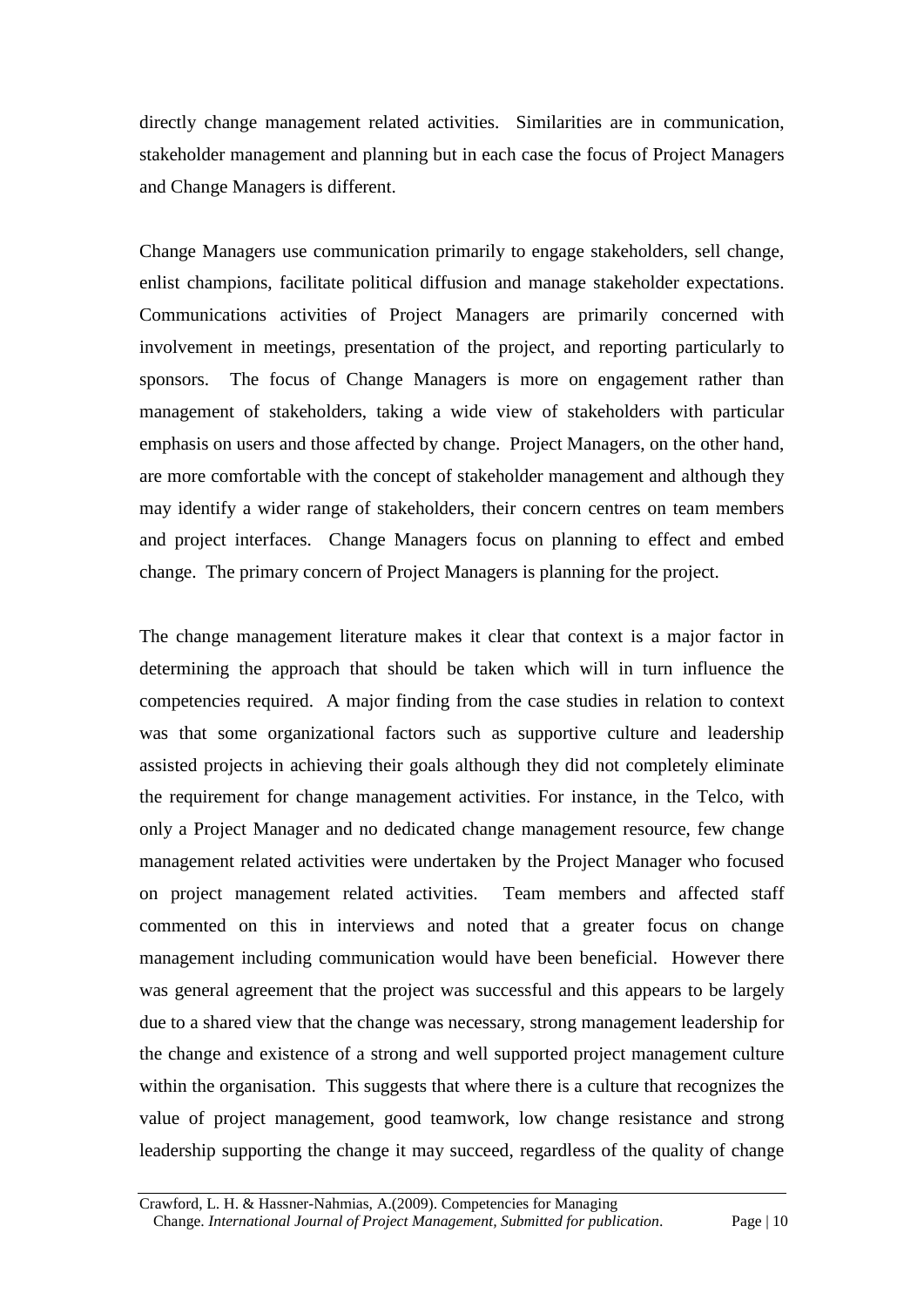management activities. Factors that are influenced by the change project are the degree of behavioral change required and the extent of changes to the way people perform their jobs. These were influenced in the case studies using project engagements, communication, training, and process redesign.

Concepts of  $1<sup>st</sup>$  and  $2<sup>nd</sup>$  order change provide another lens through which to consider the roles and competencies required to manage change initiatives.  $2<sup>nd</sup>$  order change, being "discontinuous, deep structural and cultural change"(Gareis, 2009) could be considered to required greater breadth and depth of change management competencies and activities.

Reflection on the findings of this study were distilled to produce a matrix to assist managers and practitioners in making decisions concerning the competencies required and the resourcing and management of change initiatives.



### **Guide for deciding on change project management structure**

**Figure 2: Suggested decision matrix for engagement of project (PM) and/or Change Managers (CM)**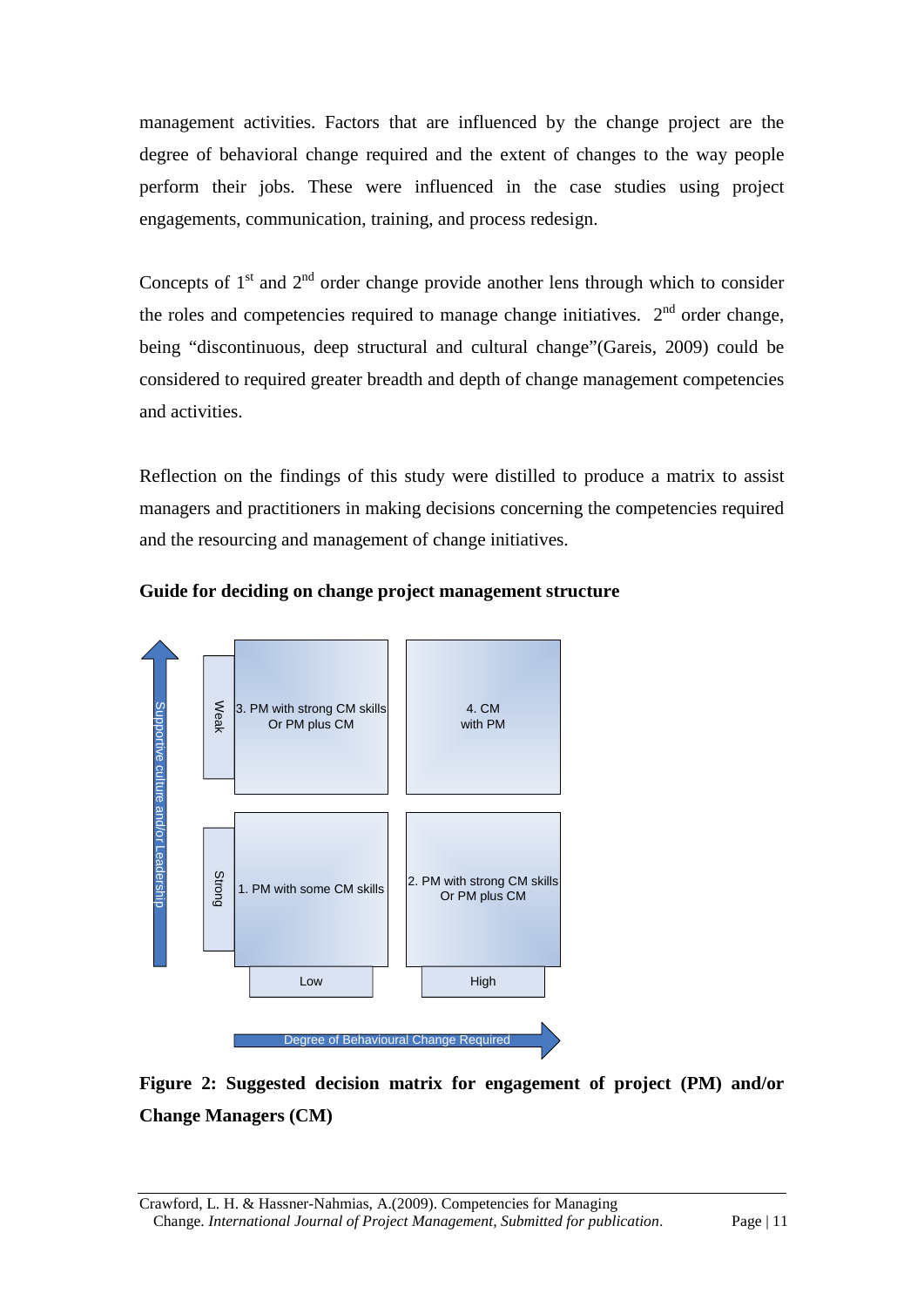The two axes represent the key contextual factors found in this research to influence the intensity of change management activities required. A high degree of behavioral change and a weak supportive culture and leadership will require more intensive change management activities, highlighting the need for competent resources dedicated to change management. At the other end of the spectrum, if there is little behavioral change required and there is strongly supportive culture and leadership, then the change may be effectively managed by a Project Manager with some change management skills. Other scenarios would suggest Project Managers with varying degrees of change management competence and / or engagement of both a Project Manager and a Change Manager.

A key finding from the case studies is that, except in projects where there is very little behavioural change required, the Project / Program Manager will not have the time or bandwidth to carry out all the change management activities required to ensure a successful outcome. For relatively small scale change initiatives a Change Manager with some project management skills may be an appropriate choice especially as project management skills are regularly identified as one of a number of competencies required in the Change Manager's arsenal (Change Management Institute, 2008). Nikolaou et al ( 2007, p. 298) claim that "a change agent must rely on skills from both project management and organizational development (OD)" and in their study of traits and skills of change agents found that only project management skills demonstrated a significant positive correlation with overall team performance, even when the effect of dispositional characteristics such as openness to experience, resilience, self efficacy, resistance to change, cognitive and affective attitudes and behavioural tendencies were taken into account (p. 306).

In this study we have focused on performance based competencies that are evidenced by what is done in the workplace, rather than personal competencies. The change management literature strongly emphasises the importance of personal competencies to effective change management. It may be assumed that not all Project and Program Managers are dispositionally suited to management of change, although the findings of Nikolaou et al. (2007) supported by others such as Bruch et al. (2005), reporting on strategic change implementation at Lufthansa, and Leybourne (2006) relating to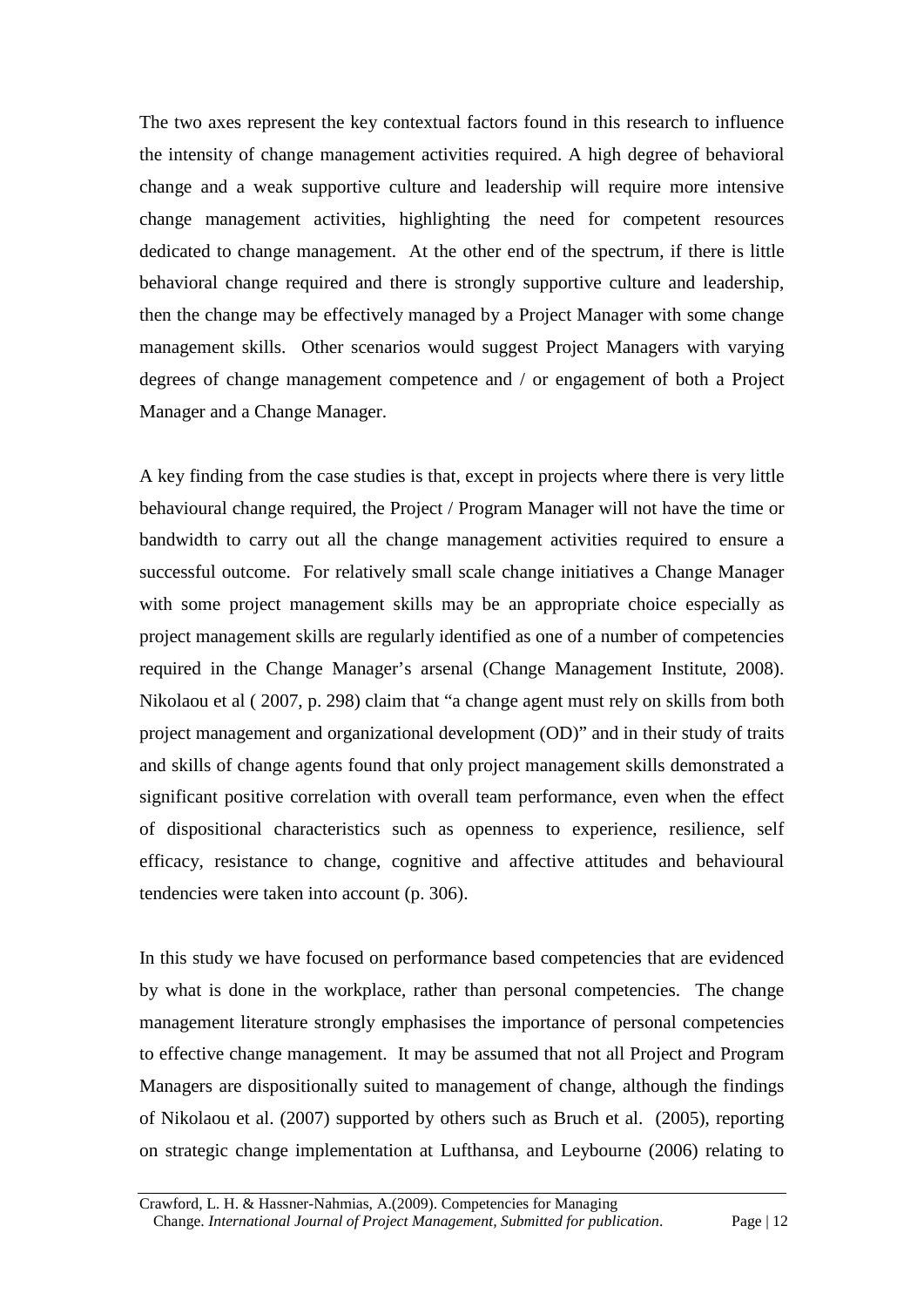project-managed implementation of strategic change in the UK financial services sector, provide some confidence that change initiatives will generally benefit from some form of project management.

# **A guide for Project / Program and change management competencies and activities**

In this study both literature and empirical research were utilized to provide a guide to the competencies required and activities to be undertaken by a Project / Program Manager and Change Managers to successfully implement change on change projects.

Table 3 below summarises the change management competencies that were found in literature across the roles of the Project / Program Manager and the Change Manager. These competencies, according to literature, are those needed by Project / Program and Change Managers to implement change successfully as part of a change project. Table 3 presents the change management activities that were undertaken by the Change Managers on the case study change projects. These findings are consistent with guidance from the change management literature.

In summary, in order for an individual, whether Project / Program or Change Manager, to successfully implement change into organizations, he or she should possess all the competencies listed in Table 2 common across the roles and summarised in column one of Table 3 below. They must also be able to perform, or ensure performance of the activities listed in column two of Table 3, as they are directly related to proven achievement of successful change.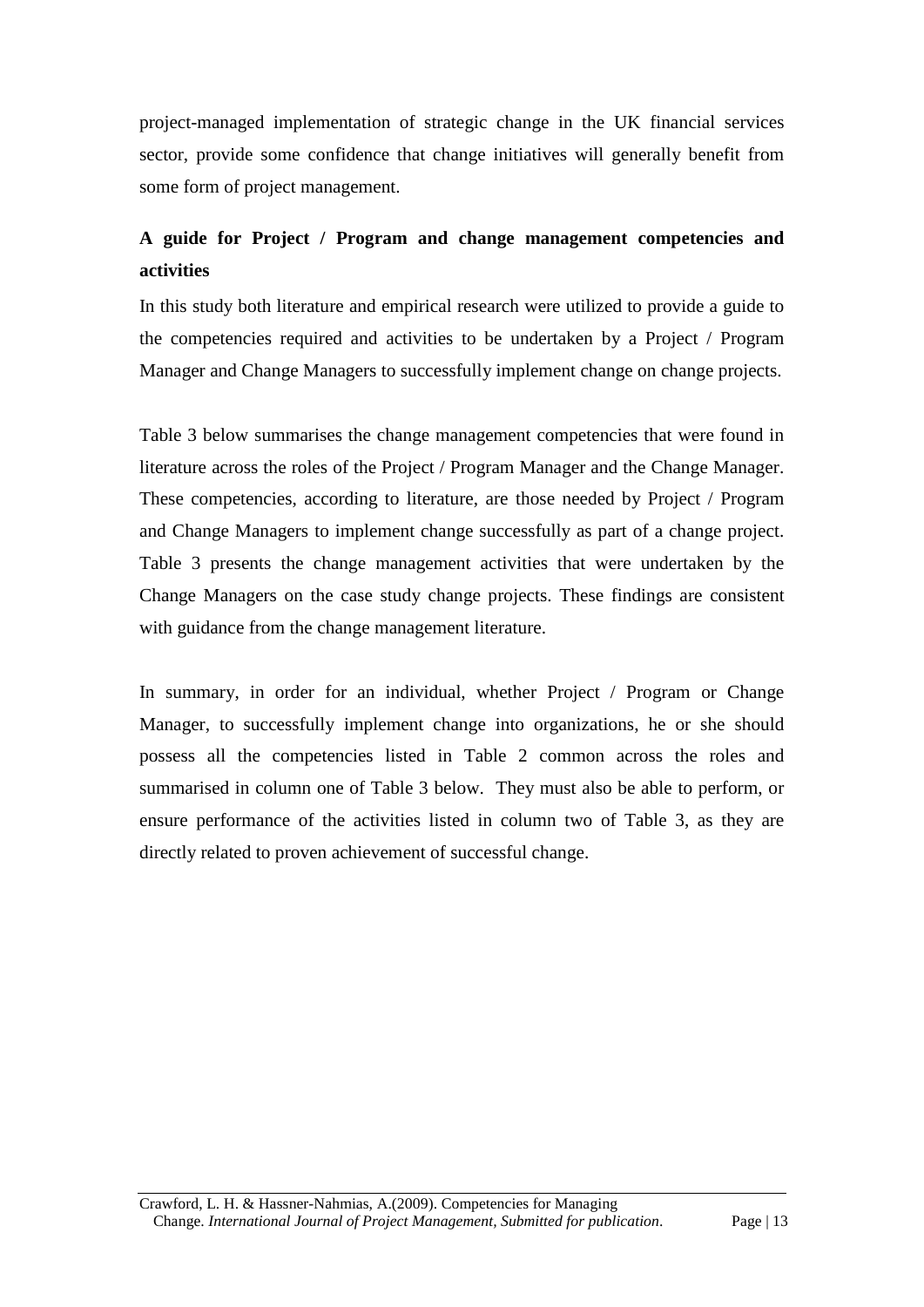**Table 3: Competencies and activities required to manage change based on synthesis of findings from literature and case studies** 

| <b>Competencies required</b>        | Change activities to be undertaken                                |  |  |  |
|-------------------------------------|-------------------------------------------------------------------|--|--|--|
| Leadership                          | Changing behaviors and organizational culture to<br>achieve goals |  |  |  |
| Stakeholder management              | Preparation of users                                              |  |  |  |
| Planning                            | Organizational structure                                          |  |  |  |
| Team selection/ team development    | Political diffusion                                               |  |  |  |
| Communication                       | Impact analysis                                                   |  |  |  |
| Decision-making and problem-solving | Selling the change                                                |  |  |  |
| Cultural awareness / skills         | Champion schemes                                                  |  |  |  |
| Project management skills           | Involvement in process analysis work                              |  |  |  |
|                                     | Training and education to affected staff                          |  |  |  |

#### **Conclusion**

The goal of this study was to investigate the relative roles of Project / Program Managers and Change Managers on organizational change projects and the contextual factors that might affect the change management competencies required, the change activities that need to be undertaken, and the most appropriate professional background to manage the process. Analysis of literature and rich data drawn from carefully selected case studies has contributed to theoretical and practical understanding of the phenomenon and provides a sound basis for future research testing the findings in other settings and with different methodologies. In this study, the types of change projects were all IT implementations conducted in different types of organizations. This is an important limitation of the study. Although findings have support from the literature and provide useful guidance for further research, they lack generalisablity and recommendations should be treated with caution. Studies of different types of organizational change would be a useful further progression of this research. Categorization of  $1<sup>st</sup>$  and  $2<sup>nd</sup>$  order change, as discussed by Gareis (2009) could provide a useful framework for such studies.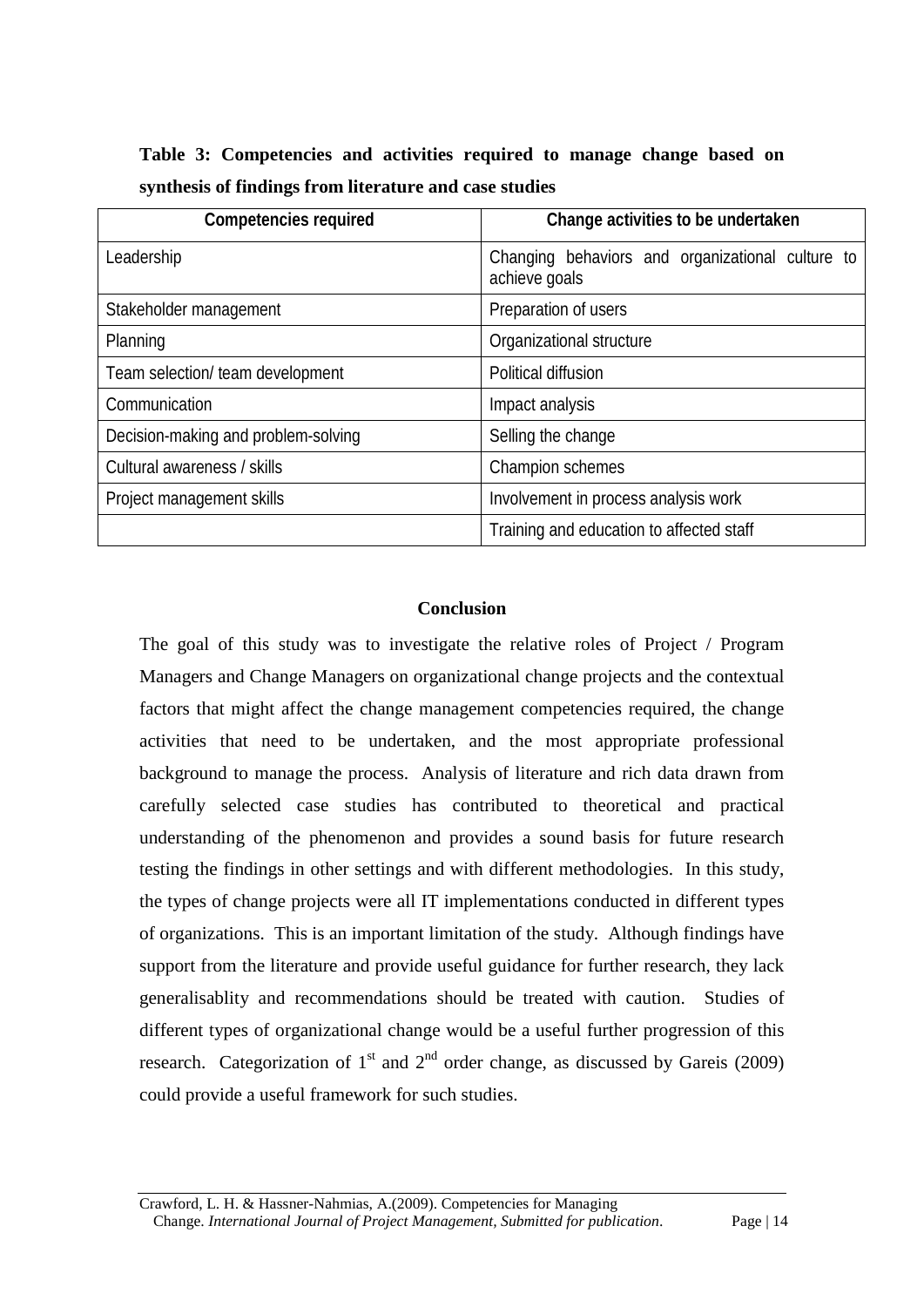The organizational factors identified as significant in this research were specific to those the three cases studied. There are many other factors in organizations that influence or are influenced by organizational change projects. It would be worthwhile investigating organizational/contextual factors in greater depth, perhaps investigating each factor separately. A study such as this would contribute greatly to the understanding of how contextual factors influence the competencies required to effectively implement change.

This study has implications for both the theory of project management and change management. From a theoretical perspective, this study brings together two largely disparate fields that operate within the same organizational territory, that is, the management of change. The two fields are project / program management and change management, a field which has evolved from organizational development and human resources practices. In practice, there is often competition between Project / Program Manager and Change Managers for the management role on organizational change projects but this study has demonstrated that there is opportunity for a fruitful partnership. From a theoretical perspective, change management can be seen as theory-rich while the role of the Change Manager is weakly supported in terms of professional formation. The project / program management field is generally considered to be theory-poor, while the roles of Project and Program Manager are very well supported by professional bodies, standards, and certification processes. This suggests a fruitful opportunity for partnership not only in the management of organizational change projects, but in theoretical and professional development.

Another contribution of this study is in testing the claims of Project and Program Managers as implementers of change. According to this study, and in contradiction to many papers and books written to date on the matter, Project and Program Managers do not necessarily have the required competence or perform the full activities required to promote and implement the changes that they are leading as part of their projects. Although many authors suggest that Project and Program Managers are implementers of change, the case studies analyzed do not support this when compared to Change Managers. The findings of this research have potential to contribute to curriculum and educational development for Project and Program Managers.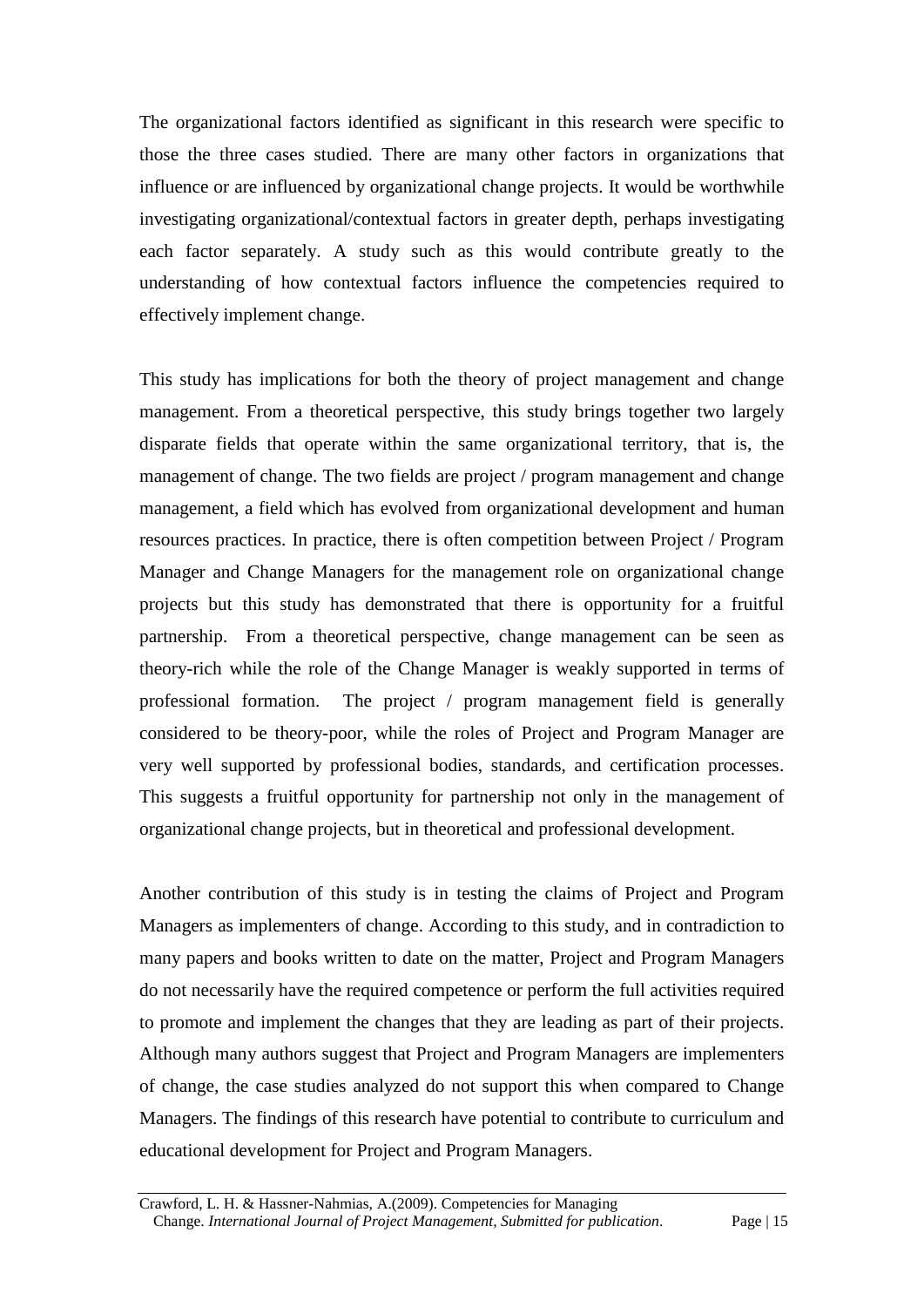The study highlights the need for professional formation for Change Manager roles which have significant application in practice, but have been subjected to little scrutiny in terms of research. To date, there are few or no industry bodies representing change management roles, there are few academic courses designed to cater specifically for such roles and there is no agreed governance for how the roles might be executed or "how ethically regulated change management practice might develop" (Hughes, 2007, p. 47). The growing popularity of the Change Manager role suggests a need for professionalization.

In a practical sense, as a result of this study, a set of change management competencies, change related activities and a matrix to assist in decisions about appointment of a Project Manager or Change Manager or both for organizational change projects have been presented. Results support the already well-practiced use of a Change Manager in the management of change and enhance understanding of how the Project / Program Manager and Change Manager relate to one another on change projects. In recruitment for organizational change projects there needs to be consideration for the management of the change and the person who will drive the changes into the organization beyond the daily tasks of managing the Project / Program, performed by the Project / Program Managers. The implications of having this additional role are in changes to the way projects are run, including their governance, reports, and all other project activities as well as the development of new project activities which are change management-specific.

#### **References**

APM (2006) *Body of Knowledge 5th Edition*, High Wycombe: Association for Project Management.

- Biedenbach, T. and Söderholm, A. (2008) The Challenge of Organizing Change in Hypercompetitive Industries: A Literature Review. *Journal of Change Management* **8** (2):123-145.
- Bresnen, M. (2006) Conflicting and conflated discourses? Project management, organisational change and learning. In: Hodgson, D.E. and Cicmil, S.J.K., (Eds.) *Making projects critical*, New York: Palgrave Macmillan
- Bruch, H., Gerber, P. and Maier, V. (2005) Strategic change decisions: doing the right change right. *Journal of Change Management* **5** (1):97-107.

Buchanan, D.A. and Boddy, D. (1992) The Expertise of the Change Agent. Prentice Hall.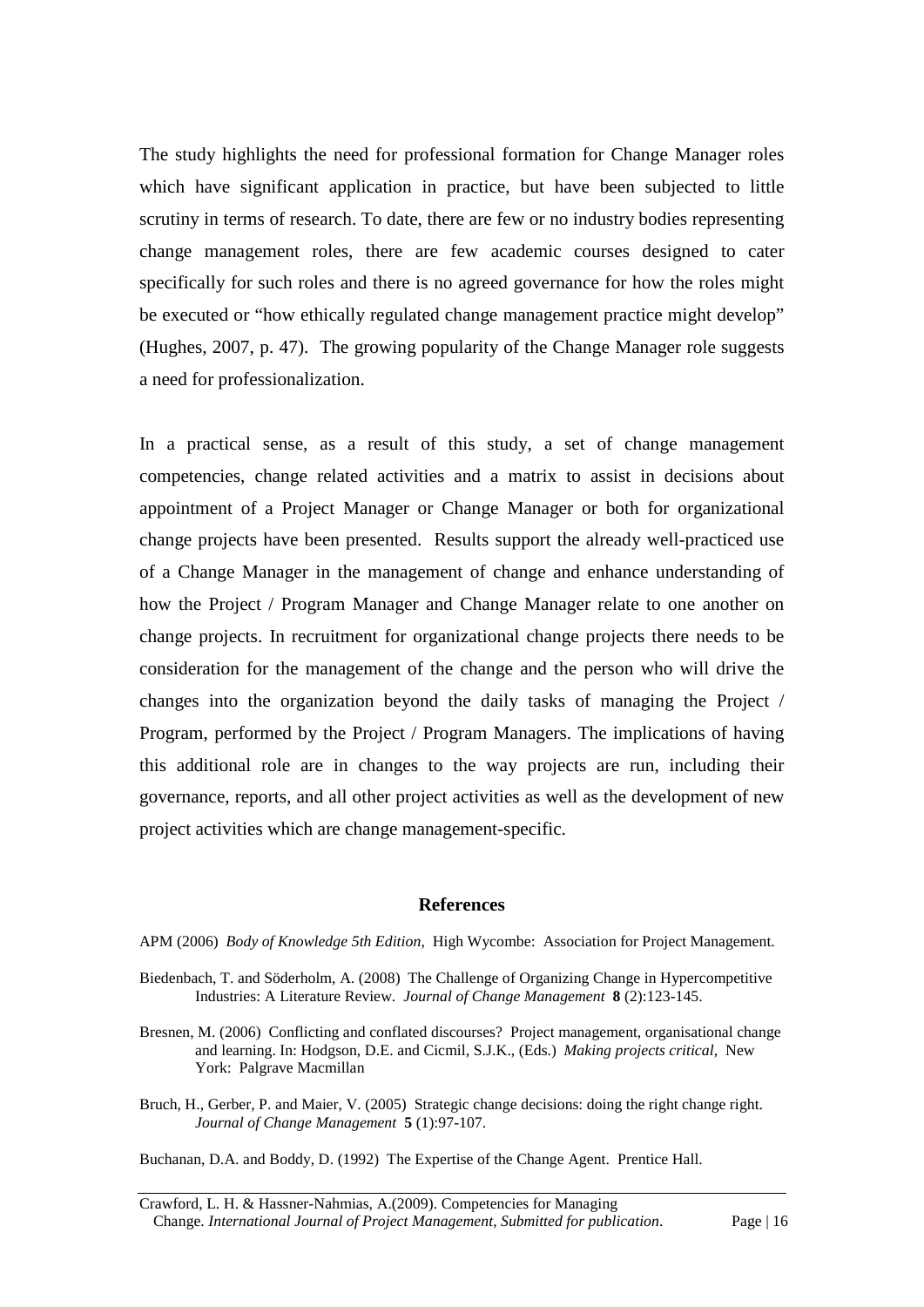- Caluwé, L.D. and Vermaak, H. (2003) *Learning to change: a guide for organisational change agents*, Thousand Oaks, CA: Sage Publications.
- Change Management Institute. (2008)Change Management Practitioner Competencies [Web Page]. Available at http://www.change-management-institute.com/Upload/CMI-Competency-Model-010408.pdf. (Accessed 10 September 2008).
- Change Management Institute. (2009)Welcome to the Change Management Institute [Web Page]. Available at http://www.change-management-institute.com/. (Accessed 20 July 2009).
- Connor, P.E. and Lake, K.L. (1994) *Managing organisational change*, Westport, CT: Praeger Paperback.
- Crawford, L., Costello, K., Pollack, J. and Bentley, L. (2003) Managing soft change projects in the public sector. *International Journal of Project Management* **21** (6):443-448.
- Crawford, L.H. (2002) Profiling the competent project manager. In: Slevin, D.P., Cleland, D.I. and Pinto, J.K., (Eds.) *The frontiers of project management research*, pp. 151-176. Newtown Square, Pennsylvania: Project Management Institute
- Crawford, L.H. (2005) Senior Management Perceptions of Project Management Competence. *International Journal of Project Management* **23** (1):7-16.
- Cummings, T.G. and Worley, C.G. (2001) *Organizational development and change*, 7th edn. Cincinnati, Ohio: South-Western College.
- Dover, P.A. (2003) Change agents at work: Lessons from Siemens Nixdorf. *Journal of Change Management* **3** (3):243
- French, W.L. and Bell, C.H.Jr. (1999) *Organization development : behavioral science interventions for organization improvement* , Upper Saddle River, NJ: Prentice Hall.
- GAPPS (2007) *A Framework for Performance Based Competency Standards for Global Level 1 and 2 Project Managers*, Johannesburg: Global Alliance for Project Performance Standards.
- Gareis, R. (2009). Designing changes of permanent organizations by processes and projects. *International Journal of Project Management, Special Issue: Change Management and Projects.* Forthcoming.
- Heywood, L., Gonczi, A. and Hager, P. (1992) *A Guide to Development of Competency Standards for Professions*, Canberra: Australian Government Publishing Service.
- Hughes, M. (2007) The Tools and Techniques of Change Management. *Journal of Change Management* **7** (1):37-49.
- International Project Management Association (2006) *ICB - IPMA Competence Baseline Version 3.0*, Nijkerk, The Netherlands: International Project Management Association.
- Jarrett, M. (2004) Tuning into the emotional drama of change: extending the consultant's bandwidth. *Journal of Change Management* **4** (3):247-258.
- Kanter, R.M., Stein, B.A. and Jick, T.D. (1992) *The challenge of organizational changes* , New York: The Free Press .
- Kliem, R.L., Ludin, I.S. and Robertson, K.L. (1997) *Project management methodology, a practical guide for the millenium*, New York: Marcel Dekker.
- Lehtonen, P. and Martinsuo, M. (2008) Change program initiation: Defining and managing the program-organization boundary. *International Journal of Project Management* **26** (1):21-29.
- Crawford, L. H. & Hassner-Nahmias, A.(2009). Competencies for Managing Change. *International Journal of Project Management, Submitted for publication*. Page | 17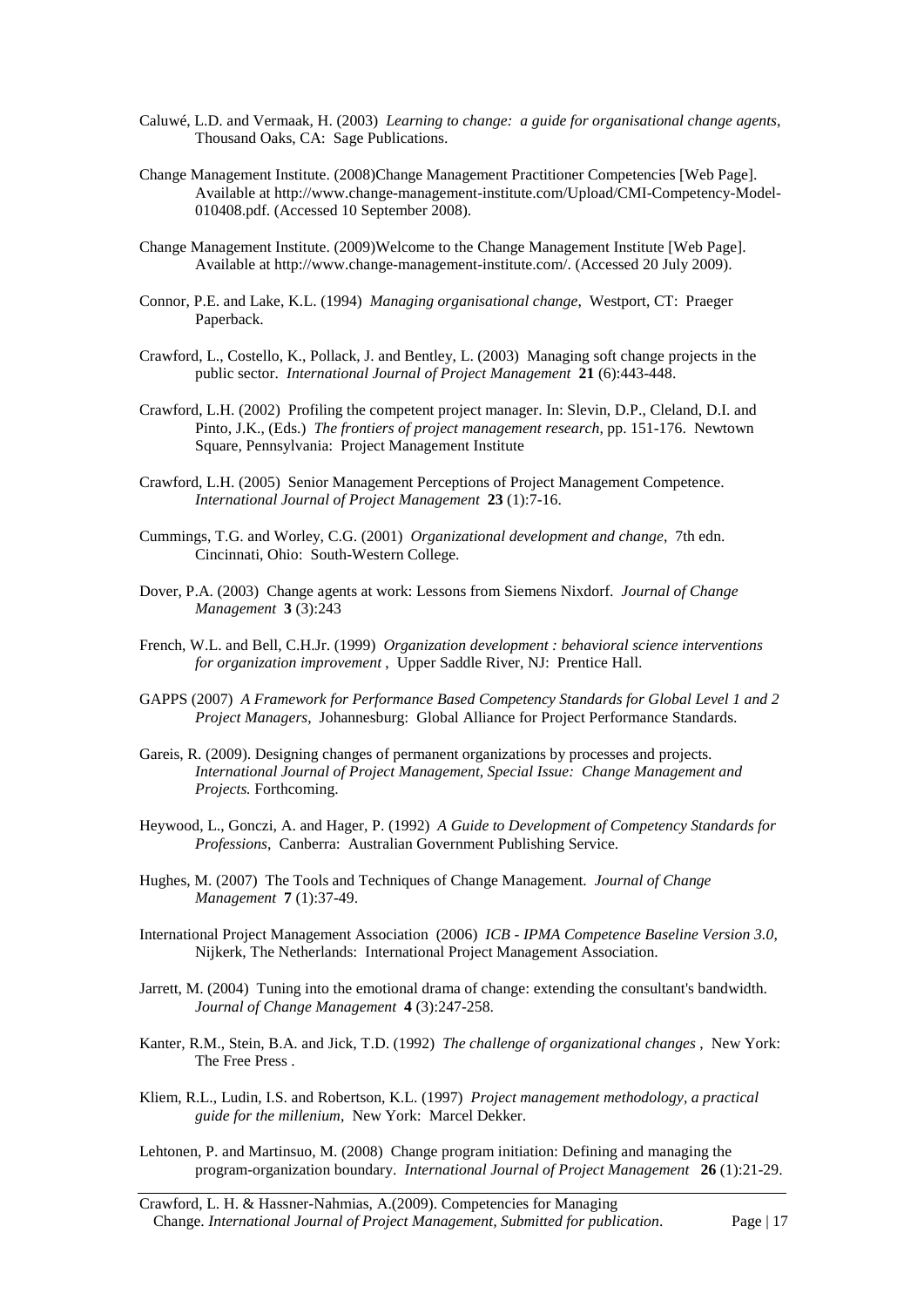- Levene, R.J. and Braganza, A. (1996) Controlling the work scope in organisational transformation: A programme management approach. *International Journal of Project Management* **14** (6):331-340.
- Levy, A. & Merry, U. (1986). *Organizational transformation: approaches, strategies, theories*. New York: Praeger.
- Leybourne, S. (2006) Improvisation within the Project Management of Change: Some Observations from UK Financial Services. *Journal of Change Management* **6** (4):365-381.
- Luo, J.S., Hilty, D.M., Worley, L.L. and Yager, J. (2006) Considerations in change management related to technology. *Academic Psychiatry* **30** (6):465-9.
- Maguire, S. and Redman, T. (2007) The role of human resources management in information systems development. *Management Decision* **45** (2):252-264.
- Nieminen, A. and Lehtonen, M. (2008) Organisational control in programme teams: An empirical study in change programme context: European Academy of Management (EURAM 2007) Conference. *International Journal of Project Management* **26** (1):63-72.
- Nikolaou, I., Gouras, A., Vakola, M. and Bourantis, D. (2007) Selecting Change Agents: Exploring Traits and Skills in a Simulated Environment. *Journal of Change Management* **7** (3/4):291- 313.
- Obeng, E. (1994) All Change! The Project Leader's Secret Handbook. London: Pitman Publishing.
- Office of Government Commerce (OGC) (2004) *Successful delivery skills framework, Version 3.0*, www.ogc.gov.uk: OGC.
- Office of Government Commerce (OGC) (2007). *Managing Successful Programmes*. (Third ed.) London: TSO (The Stationery Office).
- Oswick, C. and Robertson, M. (2009) Boundary Objects Reconsidered: from Bridges and Anchors to Barricades and Mazes. *Journal of Change Management* **9** (2):179-193.
- Partington, D. (1996) The project management of organizational change. *International Journal of Project Management* **14** (1):13-21.
- Partington, D., Pellegrinelli, S. and Young, M. (2005) Attributes and levels of programme management competence: an interpretive study. *International Journal of Project Management* **23** (2):87-95.
- Pellegrinelli, S. (1997) Programme management: organising project-based change. *International Journal of Project Management* **15** (3):141-149.
- Pellegrinelli, S. (2002) Shaping context: the role and challenge for programmes. *International Journal of Project Management* **20** (3):229-233.
- Pellegrinelli, S., Partington, D., Hemingway, C. , Mohdzain, Z. and Shah, M. (2007) The importance of context in programme management: An empirical review of programme practices. *International Journal of Project Management* **25** (1):41-55.
- PMI (2004) *A Guide to the Project Management Body of Knowledge (Third Edition)*, Newtown Square, PA: Project Management Institute.
- Smid, G., Van Hout, E. and Burger, Y. (2006) Leadership in organisational change: Rules for successful hiring in interim management. *Journal of Change Management* **6** (1):35-51.

Strauss, A.L.C.J. (1998) *Basics of qualitative research: techniques and procedures for developing* 

Crawford, L. H. & Hassner-Nahmias, A.(2009). Competencies for Managing Change. *International Journal of Project Management, Submitted for publication*. Page | 18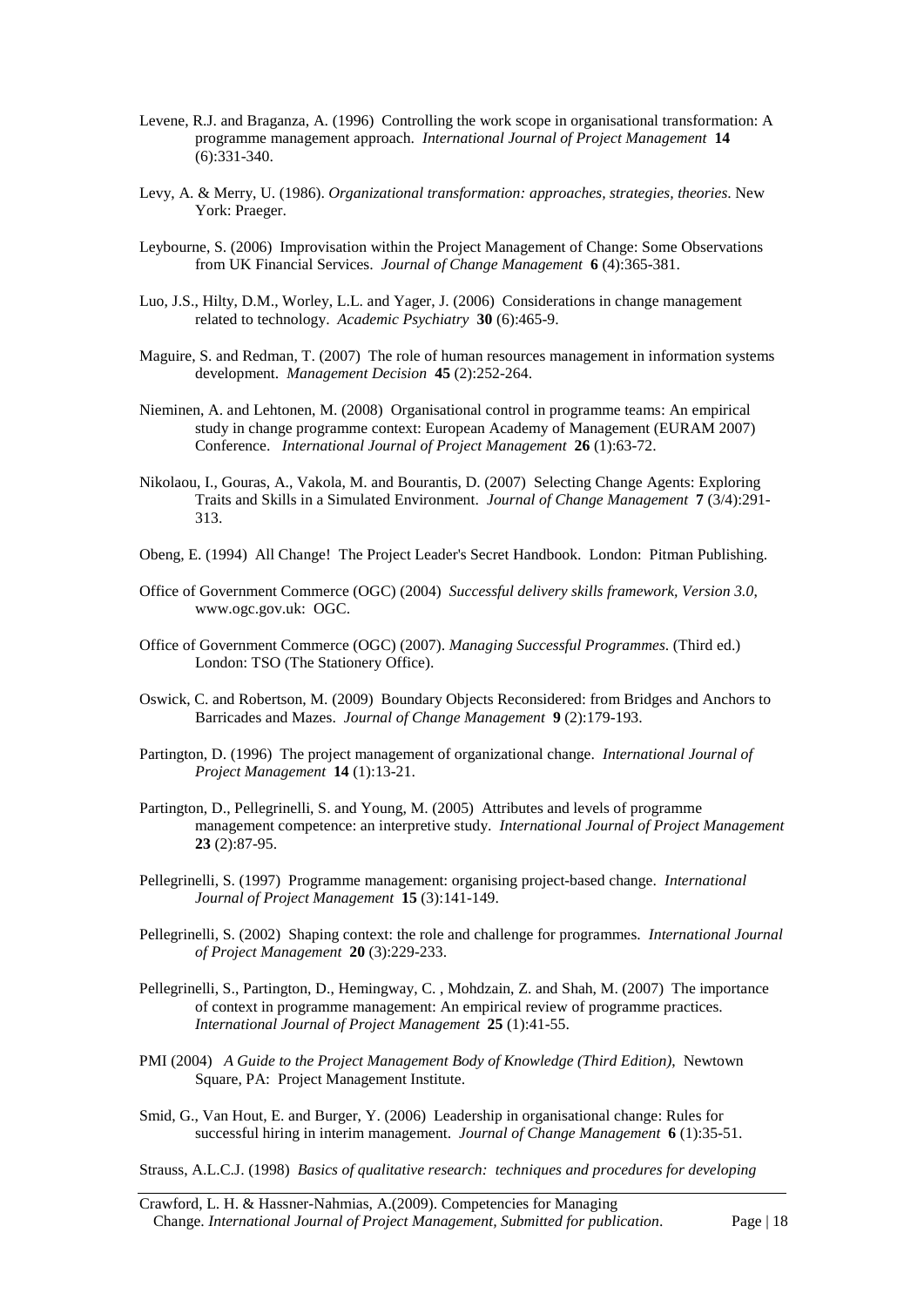*grounded theory*, 2nd edn. Thousand Oaks: Sage Publications.

- Todnem, R. (2005) Organisational change management: A critical review. *Journal of Change Management* **5** (4):369-380.
- Turner, J.R., Grude, K.V. and Thurloway, L. (1996) *The project manager as change agent: leadership influence and negotiation*, London: McGraw-Hill.
- Vaill, P.B. (1989) Seven Process Frontiers for Organisation Development*.* In: Sikes, W., Drexler, A.B. and Gant, J., (Eds.) *The Emerging Practice of Organisation Development*, La Jolla, CA: NTL Institute and University Associates